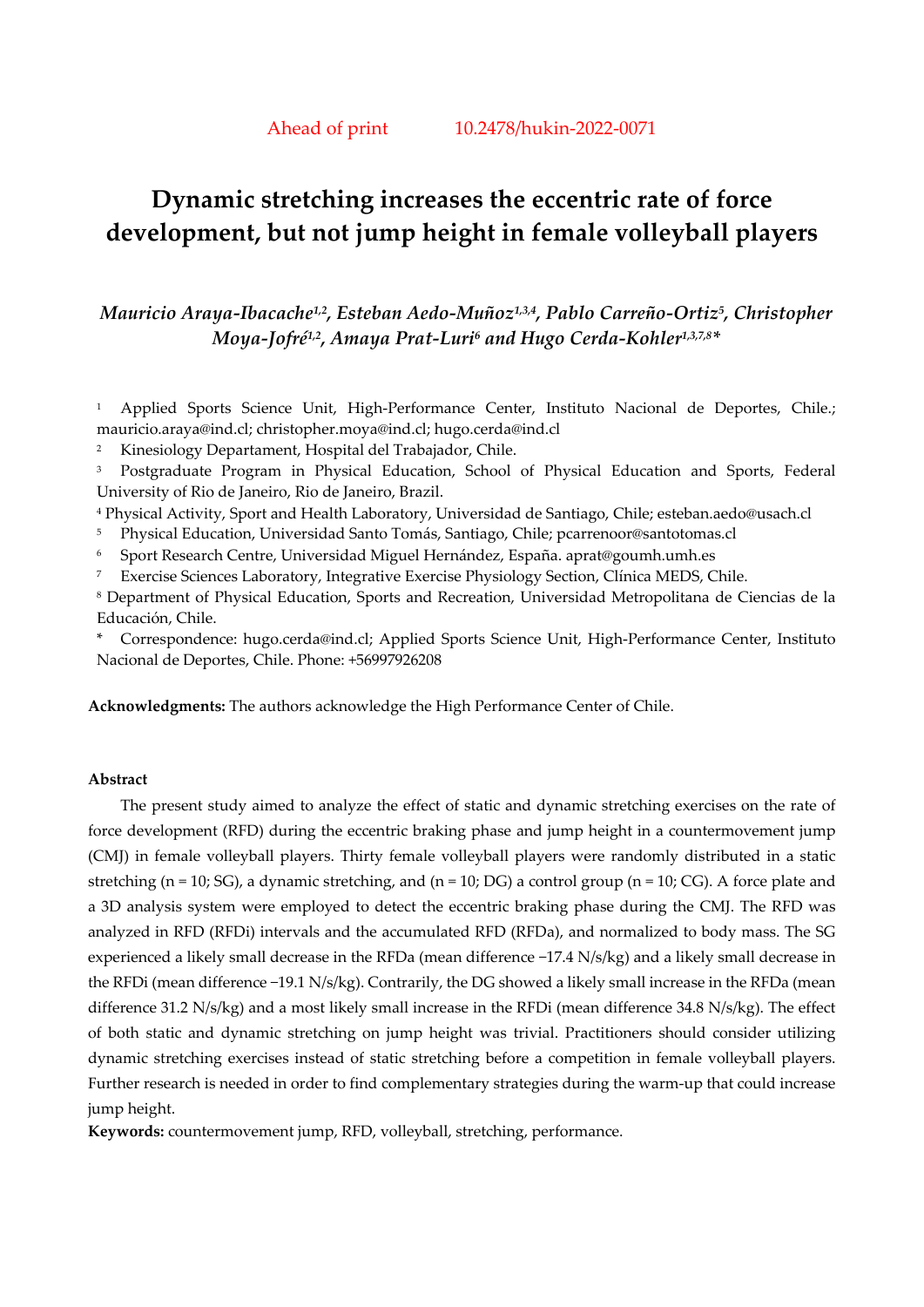# **Introduction**

A warm-up before a competition is essential for preparing athletes for the main activity. Warm-up protocols differ depending on the sports characteristics and should include sport-specific movement patterns to optimize the benefits. Static stretching has been largely considered an essential part of warm-ups. Nevertheless, its effectiveness before a competition in explosive sports has been questioned since it is related to a negative impact on performance, especially on muscular power and strength (Ciemiński, 2017; Cramer et al., 2005; Power et al., 2004), jump performance (Power et al., 2004), and sprint ability (Winchester et al., 2008). On the other hand, dynamic stretching has been recommended for sports requiring dynamic and explosive actions, showing to improve performance and influencing the range of movement for the sport (Galazoulas, 2017). Vertical jump tests that involve the stretch-shortening cycle seem to reflect the effect on power and strength-related variables precisely (Driss et al., 2015). Accordingly, time-force variables such as the rate of force development (RFD) could be analyzed, reflecting when the maximal peak of force has been reached. An association between the vertical displacement and the peak RFD has been reported (McLellan et al., 2011) and is considered an essential indicator of explosive strength (Taber et al., 2016). However, scarce literature analyzes the eccentric phase, which could be a better predictor of jump performance in a countermovement jump (Laffaye and Wagner, 2013). Also, rapid re-stabilization of joints following a mechanical perturbation (e.g., landing from a jump) is essential to prevent injury, where the eccentric RFD could be considered functionally more relevant than peak force for this purpose (Buckthorpe and Roi, 2017). Furthermore, it is essential to note differences in analyzing the RFD, comparing the RFD at intervals (*i.e*., the peak of force determined by time intervals) or accumulated (i.e., time to reach the peak of force), which could improve the comparison among studies (Laffaye and Wagner, 2013).

The study aimed to analyze the acute effects of static and dynamic stretching exercises on the RFD during the eccentric braking phase and jump height in a countermovement jump (CMJ) in female volleyball players. It was hypothesized that dynamic stretching exercises would increase the RFD during the eccentric braking phase in a CMJ, with no changes in jump height.

#### **Methods**

#### *Participants*

Thirty female volleyball players (age: 21.06 ± 2.15 years; body height: 167.6 ± 6.9 cm; body mass: 65.96 ± 8.6 kg) participated voluntarily in the study. Before participation, all players gave their written informed consent. The inclusion criteria were as follows: a regular physical activity of at least 30 minutes, three times a week, and no history of any injury of the lower body or lower back disease in the past year and during the experiment. The study was approved by the ethics committee of the Santo Tomás University of Chile, Nº 40.18. *Design and Procedures* 

The assessments took place at the Sports Biomechanics Laboratory of the High-Performance Center of Chile. All participants performed the same warm-up protocol before the jump test: (i) 5 min cycling on a cycloergometer at 30 rpm, (ii) four progressive CMJs on a force plate with 30 s rest intervals between each repetition. Afterwards, participants were divided into three groups: 1) a static stretching group (SG); 2) a dynamic stretching group (DG); and 3) a control group (CG). The two experimental groups (SG and DG) performed stretching exercises after the general warm-up, and the CG did not perform any other exercise before the jump test. The two stretching protocols included the same muscular groups in the subsequent order: 1) hip adductors; 2) hamstrings; 3) tensor fasciae latae; 4) rectus femoris, and 5) triceps surae. The SG performed five repetitions of 30 s for each muscle, with a 10 s rest interval between each repetition. The DG performed three bouts of wide-range repetitive movements. Each bout was 10 s long, with a 10-s rest interval between each cycle. A practitioner and an assistant controlled the correct execution of the different stretches. These muscular groups were chosen because of their involvement in the vertical jump. Participants were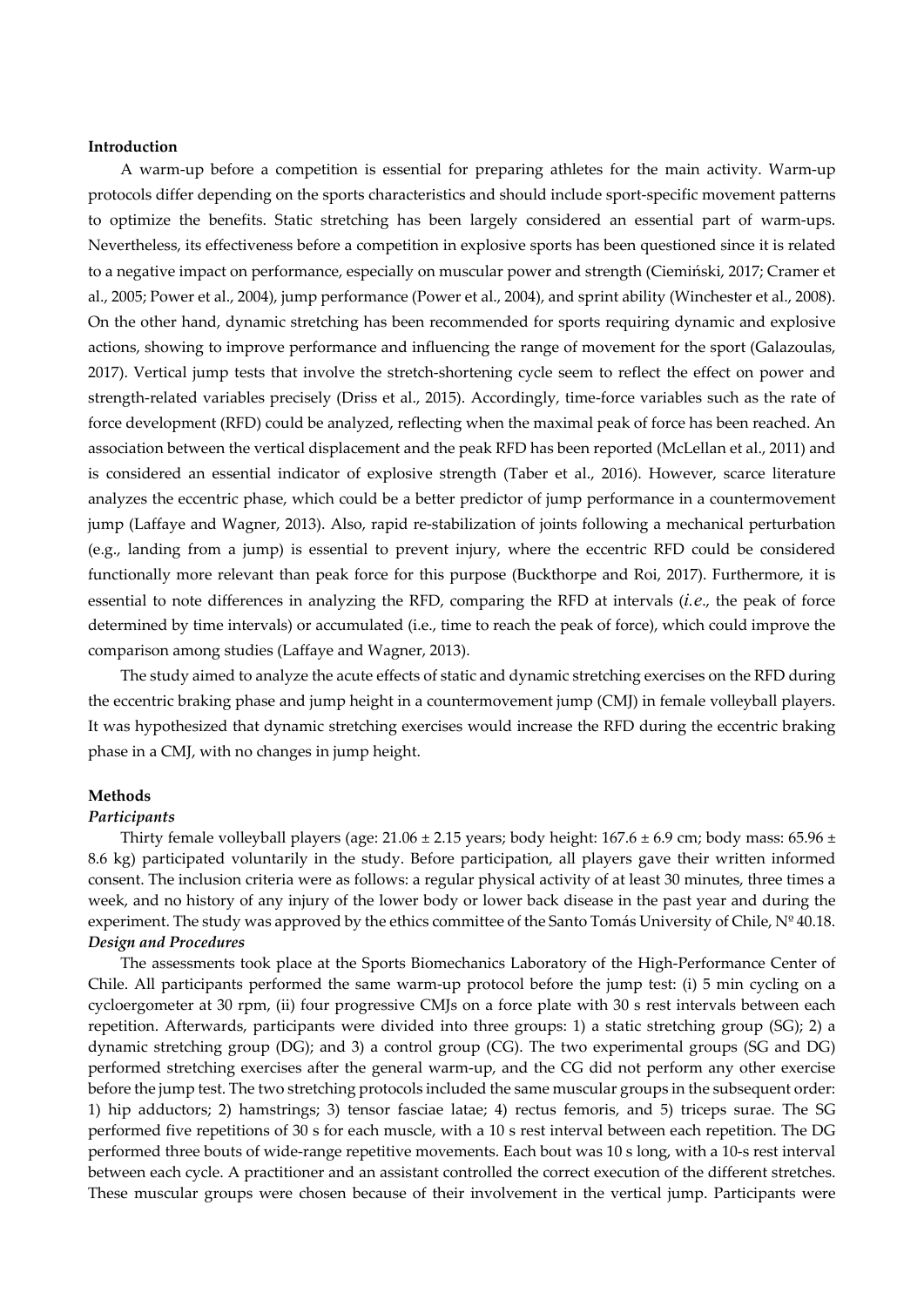advised to perform stretching until feeling a bit of "tightness", but without pain. All participants performed a single testing session. They performed four countermovement jump (CMJ) tests, with 3 min recovery between subsequent jumps and before and after the stretching exercises in the experimental groups. The jumps were performed on a force plate (Bertec 4060-07, Columbus, OH). Furthermore, a 3D analysis system (Vicon VL 0390) registered the kinematics of the jumps, for which a lower-limb model was employed (Vicon Motion Systems, 2019). Both force plates and the Vicon system were formerly calibrated. *Measures* 

Force-related variables were obtained from the two force plates and sampled at 1000 Hz. Displacement, acceleration, and speed were assessed with a 10-camera optoelectronic system. The cameras sampled at 200 Hz (V5, Vicon, England) and registered the vertical displacement of the sacral marker ubicated at L4-L5 level, just above the sacrum (Figure 2B). The start and the end of the CMJ were likewise established through the speed of this marker. The start was considered the negative peak of speed. Concurrently, the end was set when the speed changed from negative to positive (McMahon et al., 2018), which was confirmed by the lowest vertical position of the sacrum marker (Figure 2A). The peak of the RFD was analyzed in the time window of the eccentric braking phase through two different methods: a) the interval RFD (RFDi), in which the peak of the RFD was calculated each 10 ms, allowing a more specific response of the RFD depending on the interval; b) the accumulated RFD (RFDa), where the analysis was applied to specific accumulated time bands of 10 ms (*i.e*., ranging 0–10 to 0–250 ms) (Haff et al., 2015). The RFD selection for statistics analysis was RFDi peak and RFDa peak; these values were normalized to the body mass of participants.

# *Statistical Analysis*

Data and figures are presented as mean ± standard deviation (SD) and 90% confidence limits/confidence intervals (CL/CI). All data were first log-transformed to reduce bias arising from non-uniformity error. Changes between pre-post values in the rate of force development and jump height were assessed using standardized differences based on the Cohen's effect-size principle. Then, magnitude-based inference (MBI) was used as an equivalent of Bayesian with a minimally informative prior distribution. Probabilities were used to make a qualitative probabilistic mechanistic inference about the true changes/differences in changes within the groups, which were assessed compared to the smallest worthwhile change (0.2 x pre-tests between-subjects SDs) (Buchheit, 2016). Thresholds values for standardized changes/differences in the changes were >0.2 (small), >0.6 (moderate), >1.2 (large) and >2 (very large) (Lacome et al., 2019). Finally, the probability of any substantial difference relative to the predefined target values was interpreted using the following scale: <0.5%, most unlikely; 0.5–5%, very unlikely; 5–25%, unlikely; 25–75%, possibly; 75–95%, likely; 95–99.5%, very likely; >99.5%, most likely (Batterham and Hopkins, 2006). The effects were declared relevant if the outcome probability was likely (75%). Pearson's product-moment correlation analysis was used to compare the association between the RFD and jump height. The following criteria were adopted to interpret the magnitude of the correlation (r) between variables: ≥0.1 trivial, >0.1–0.3 small, >0.3–0.5 moderate, >0.5–0.7 large, >0.7–0.9 very large, and >0.9–1.0 almost perfect. If 90% confidence intervals overlapped small positive and negative values, the magnitude was deemed unclear; otherwise, the magnitude was deemed the observed magnitude. Statistical significance was set at  $p < 0.05$ . The analysis was performed using the "mbir" package of the R software.

#### **Results**

### *Accumulative analysis of the rate of force development*

Analysis showed a likely small decrease in the accumulative RFD (mean difference −17.4 N/s/kg, 90% CL  $(-26.7; -8.1); d = -0.25; p = 0.003;$  Figure 3A and Figure 4) for the static stretching group, while for the dynamic stretching group, results showed a likely small increase (mean difference 31.2 N/s/kg, 90% CL (18.3; 44.1); *d* = 0.47; *p* = 0.019; Figure 3A and Figure 4). Analysis for the control group showed a likely trivial increase and no significant difference (mean difference 4.5 N/s/kg, 90% CL (-7.1; 16.2); *d* = 0.08; *p* = 0.531; Figure 3A and Figure 4).

#### *Interval analysis of the rate of force development*

The results showed a likely small decrease in the interval RFD (mean difference −19.1 N/s/kg, 90% CL (- 30.8; -7.5); *d* = -0.32; *p* = 0.006; Figure 3B and Figure 4) for the static stretching group. For the dynamic stretching group, results showed a most likely small increase in the interval RFD (mean difference 34.8 N/s/kg, 90% CL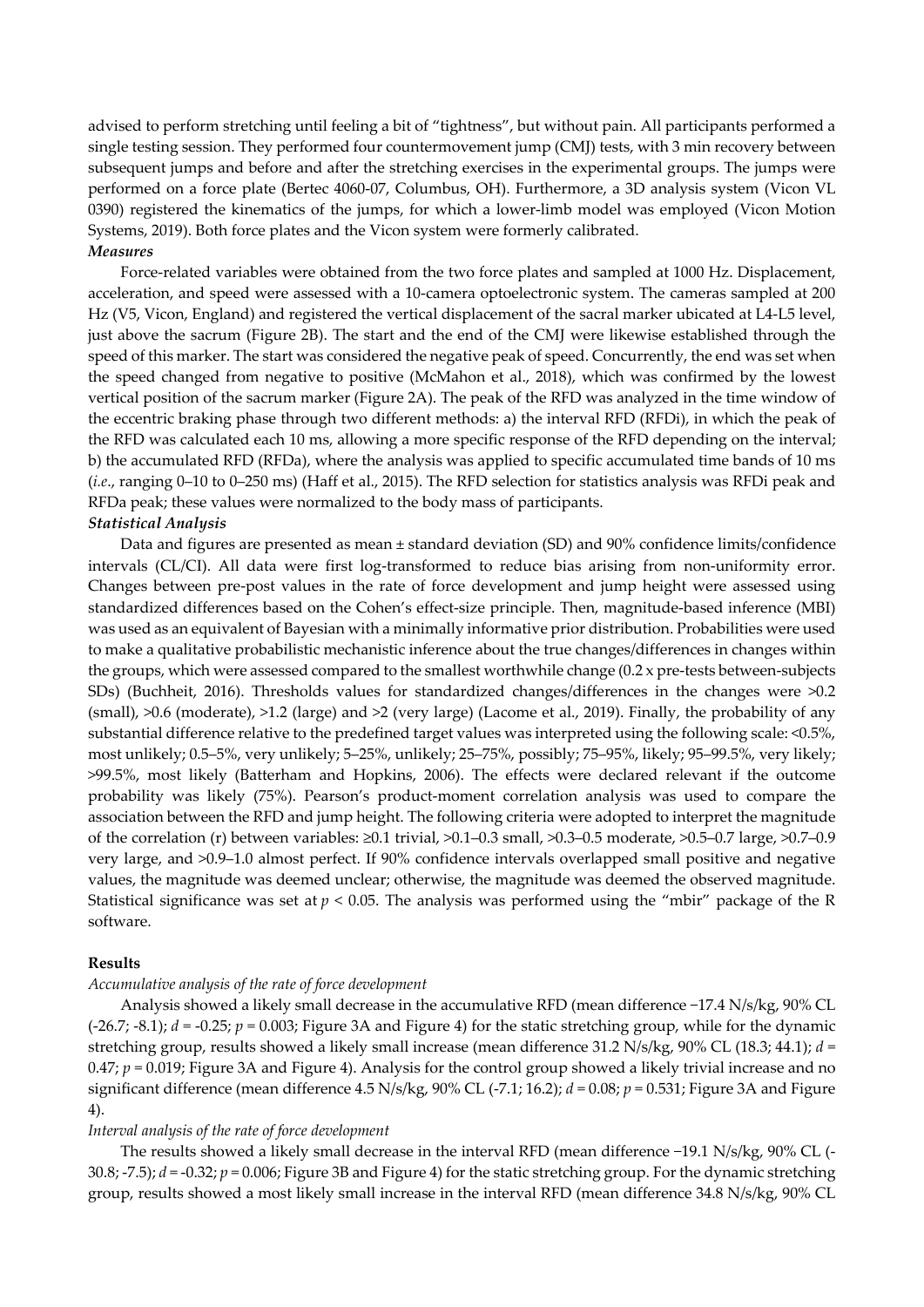(20.0; 49.6);  $d = 0.44$ ;  $p = 0.006$ ; Figure 3B and Figure 4), while the results for the control group showed a likely trivial decrease and no significant difference (mean difference -0.31 N/s/kg, 90% CL (-9.7; 9.0); *d* = -0.03; *p* = 0.825; Figure 3B and Figure 4).

*Jump height analysis* 

The results showed a possibly trivial decrease in the CMJ (mean difference −0.72 cm, 90% CL (-1.29; -0.14);  $d = -0.19$ ;  $p = 0.039$ ; Figure 2C and Figure 3) for the static stretching group. For the dynamic stretching group, however, results show a most likely trivial increase and no significant difference (mean difference 0.80 cm, 90% CL (0.00; 1.60); *d* = 0.09; *p* = 0.119; Figure 3C and Figure 4). The results for the control group showed a likely small decrease in the CMJ (mean difference -1.31 cm, 90% CL (-1.70; -0.80); *d* = -0.25; *p* = 0.002; Figure 3C and Figure 4).

# *Correlation between the RFD and jump height*

When considering all data from the three groups, there was an unclear correlation between jump height and both RFDa (r = 0.17, 90% CL (-0.15; 0.45); *p* = 0.382) and RFDi (r = 0.21, 90% CL (-0.10; 0.49); *p* = 0.256).

#### **Discussion and Implications**

The following study aimed to compare the impact of two stretching methods (static and dynamic) on the RFD of the eccentric braking phase and jump height in a CMJ in female volleyball players. The results confirm our hypothesis, showing that static stretching produced a decrease in explosive strength, whereas dynamic stretching increased this variable. Additionally, no stretching (control group) showed no changes in the RFD. No changes were found for jump height.

Explosive-force variables highly influence performance in volleyball; however, little evidence exists considering the acute effects of different types of stretching in female athletes. Several studies have compared the effects of static and dynamic stretching exercises on lower-limb power in men, finding increases in dynamic stretching groups, yet decreases in static stretching groups (Galazoulas, 2017; Hough et al., 2009). All these outcomes are consistent with our results. Increased power observed after dynamic stretching could be influenced because of the higher muscle temperature reached after stretching or increased action potentials, leading to a higher number of crossed bridges (Houston and Grange, 1990). Contrarily, static stretching could be influenced by reduced stiffness, changes in the muscular length and tension applied, and different stretching reflex thresholds (Nelson et al., 2001).

 Regarding eccentric-force variables, Cramer et al. (2005) assessed the acute effects of static stretching on the eccentric torque during an isokinetic protocol. However, they did not find any changes in force values. The nature of the test could influence the results because stretch-shortening demands in a jump differ from an isokinetic task. Our results support this evidence since the dynamic stretching group showed an increment likewise in the peak RFD. In contrast, the peak RFD in the static stretching group was reduced. These results are in agreement with those previously found by Oliveira et al. (2016) who observed a decrease in the RFD after static stretching. Also, Kruse et al. (2015) found substantial improvements in the average RFD and peak force after dynamic stretching compared to static stretching. These findings seem to support the idea that the RFD is a suitable predictor of performance in sports characterized by high levels of acceleration (Marques et al., 2008).

 It is postulated that greater flexibility is not associated with a reduction in total injuries (Thacker et al., 2004). However, the increased eccentric RFD stimulated by dynamic stretching could prevent injuries as rapid re-stabilization of joints following a mechanical perturbation (*e.g*., landing from a jump) which is essential to prevent injury (Buckthorpe and Roi, 2017). Nevertheless, further research is needed in order to confirm this hypothesis. Finally, we found no substantial effects of stretching on jump height, which partially agrees with others studies (Bradley et al., 2007; Christensen and Nordstrom, 2008). Our results show no relationship between the eccentric RFD and jump height, highlighting the importance of establishing complementary strategies that potentiate jump performance. In practical terms, our results indicate that:

- the RFD during the eccentric braking phase in a countermovement jump (CMJ) is adversely affected by static stretching by ~11% and improved after dynamic stretching by ~23-29%.
- the interval RFD is more sensitive than accumulative RFD in detecting acute changes caused by stretching.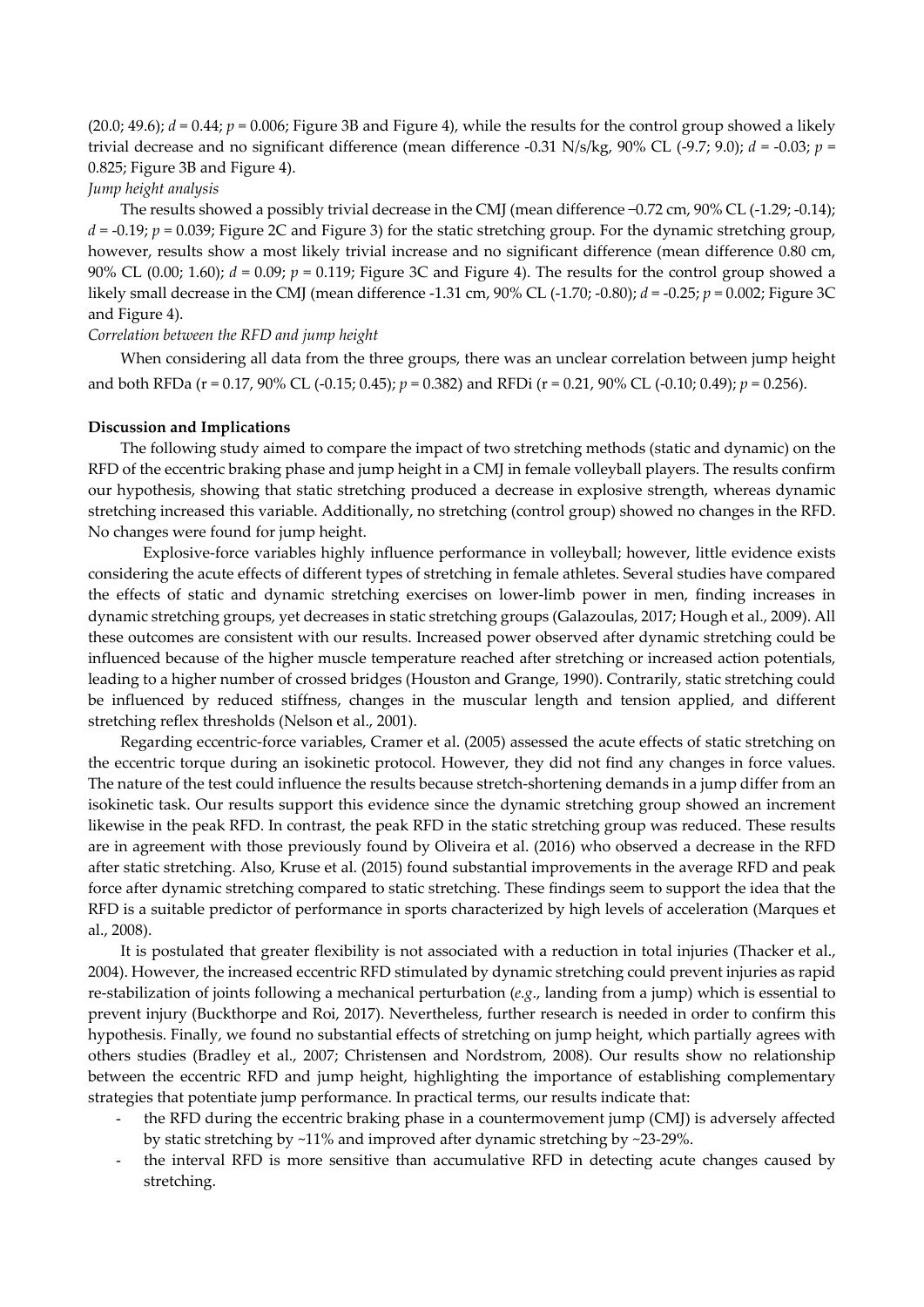- the acute effects of both static and dynamic stretching on jump height are trivial. Practitioners should find complementary strategies during a warm-up in order to increase jump height.
- dynamic stretching could reduce injury risk, providing a protective mechanism for joint restabilization.

The main limitation of the study was that participants came from different teams and were probably submitted to different training systems. Nevertheless, this study aimed to evaluate the acute effects of stretching from a baseline condition of each athlete. However, this may have influenced the variety of the RFD observed in the results. Another limitation that should be considered in future research is more precise stretching protocol that could be evaluated and reproduced.

# **Conclusions**

In many sports disciplines, the ability to generate force quickly is strongly related to performance and injury risk. The RFD has proved to be an excellent indicator of explosive force. Our study evaluated the acute effects of different stretching routines (static and dynamic) on the RFD during the eccentric braking phase of a countermovement jump. This study showed that static-type stretching exercises produced a decrease in the post-stretching RFD. In contrast, the dynamic stretching routine increased the RFD. Also, the force-time curve opens new study perspectives to search for the most reliable methods/tests to determine the different variables involved and how these variables could be related to injury risk/prevention. From a practical point of view, we suggest incorporating dynamic stretching exercises instead of static stretching before a competition in female volleyball players.

#### **References**

- Batterham, A. M., & Hopkins, W. G. (2006). Making meaningful inferences about magnitudes. *International Journal of Sports Physiology and Performance*, *1*(1), 50–57. https://doi.org/10.1123/ijspp.1.1.50
- Bradley, P. S., Olsen, P. D., & Portas, M. D. (2007). The effect of static, ballistic, and propioceptive neuromuscular facilitation stretching on vertical jump performance. *Journal of Strength and Conditioning Research*, *21*(1), 223–226. https://doi.org/10.1519/00124278-200702000-00040
- Buchheit, M. (2016). Chasing the 0.2. *International Journal of Sports Physiology and Performance*, *11*(4), 417–418. https://doi.org/10.1123/IJSPP.2016-0220
- Buckthorpe, M., & Roi, G. S. (2017). The time has come to incorporate a greater focus on rate of force development training in the sports injury rehabilitation process. *Muscles, Ligaments and Tendons Journal*, *7*(3), 435–441. https://doi.org/10.11138/mltj/2017.7.3.435
- Christensen, B. K., & Nordstrom, B. J. (2008). The effects of proprioceptive neuromuscular facilitation and dynamic stretching techniques on vertical jump performance. *Journal of Strength and Conditioning Research*, *22*(6), 1826–1831. https://doi.org/10.1519/JSC.0b013e31817ae316
- Ciemiński, K. (2017). The efficiency of executing technical actions by female volleyball players depending on their positions on the court. *Baltic Journal of Health and Physical Activity*, 9(3), 44-52. https://doi.org/10.29359/BJHPA.09.3.04
- Cramer, J. T., Housh, T. J., Weir, J. P., Johnson, G. O., Coburn, J. W., & Beck, T. W. (2005). The acute effects of static stretching on peak torque, mean power output, electromyography, and mechanomyography. *European Journal of Applied Physiology*, *93*(5–6), 530–539. https://doi.org/10.1007/s00421-004-1199-x
- Driss, T., Lambertz, D., Rouis, M., Jaafar, H., & Vandewalle, H. (2015). Musculotendinous stiffness of triceps surae, maximal rate of force development, and vertical jump performance. *BioMed Research International*, *2015*, 797256. https://doi.org/10.1155/2015/797256
- Galazoulas, C. (2017). Acute effects of static and dynamic stretching on the sprint and countermovement jump of basketball players. *Journal of Physical Education and Sport*, *17*(1), 219–223. https://doi.org/10.7752/jpes.2017.01033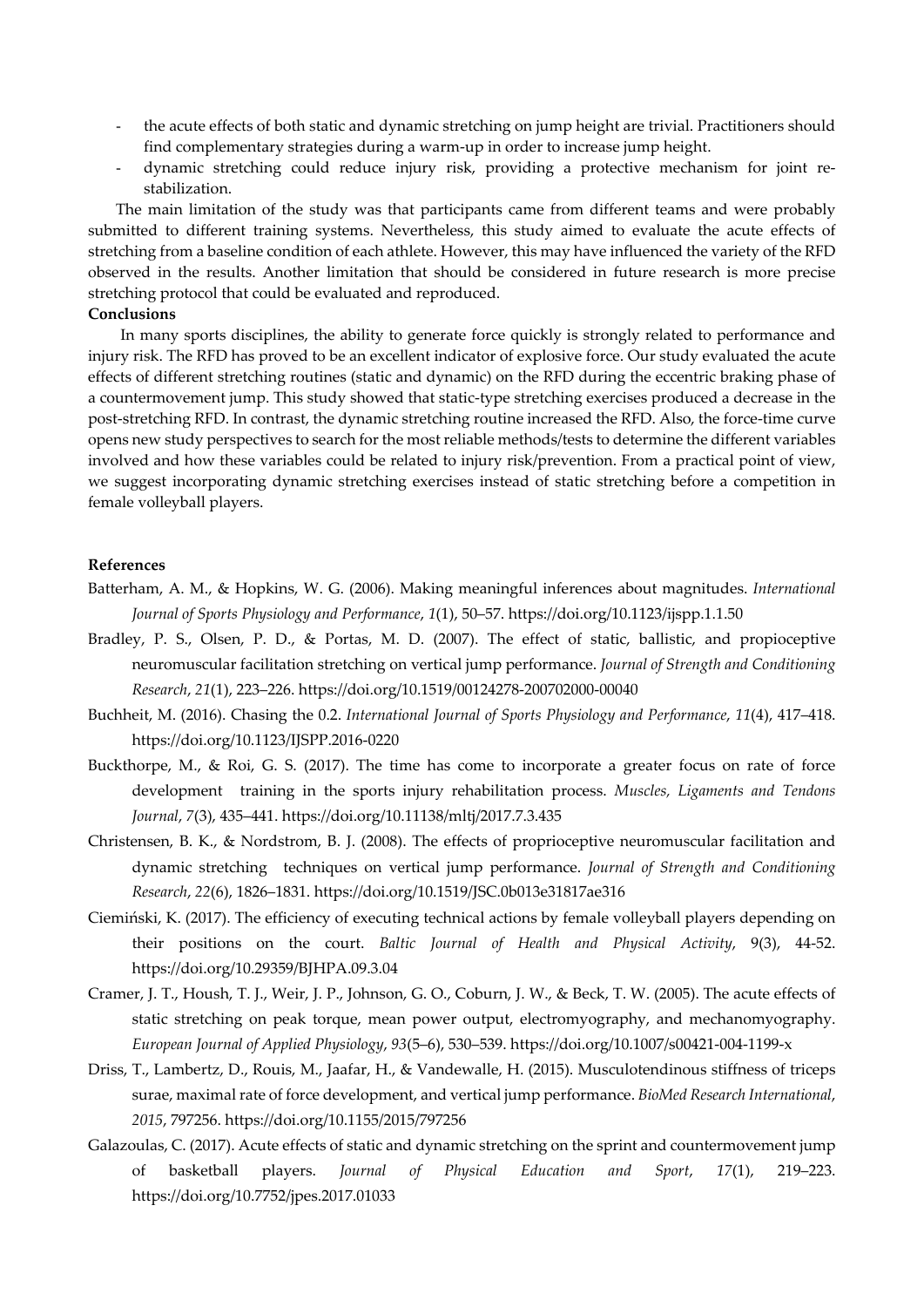- Haff, G., Ruben, R., Lider, J., Twine, C., & Cormie, P. (2015). A comparison of methods for determining the rate of force development during isometric midthigh clean pulls. *Journal of Strength and Conditioning Research*, *29*(2), 386–395. https://doi.org/10.1519/JSC.0000000000000705
- Hough, P. A., Ross, E. Z., & Howatson, G. (2009). Effects of dynamic and static stretching on vertical jump performance and electromyographic activity. *Journal of Strength and Conditioning Research*, *23*(2), 507– 512. https://doi.org/10.1519/JSC.0b013e31818cc65d
- Houston, M. E., & Grange, R. W. (1990). Myosin phosphorylation, twitch potentiation, and fatigue in human skeletal muscle. *Canadian Journal of Physiology and Pharmacology*, *68*(7), 908–913. https://doi.org/10.1139/y90-139
- Kruse, N. T., Barr, M. W., Gilders, R. M., Kushnick, M. R., & Rana, S. R. (2015). Effect of different stretching strategies on the kinetics of vertical jumping in female volleyball athletes. *Journal of Sport and Health Science*, *4*(4), 364–370. https://doi.org/10.1016/j.jshs.2014.06.003
- Lacome, M., Avrillon, S., Cholley, Y., Simpson, B. M., Guilhem, G., & Buchheit, M. (2019). Hamstring Eccentric Strengthening Program: Does Training Volume Matter? *International Journal of Sports Physiology and Performance*, 1–27. https://doi.org/10.1123/ijspp.2018-0947
- Laffaye, G., & Wagner, P. (2013). Eccentric rate of force development determines jumping performance. *Computer Methods in Biomechanics and Biomedical Engineering*, *16*(SUPPL 1), 82–83. https://doi.org/10.1080/10255842.2013.815839
- Marques, M. C., Van Den Tillaar, R., Vescovi, J. D., & González-Badillo, J. J. (2008). Changes in strength and power performance in elite senior female professional volleyball players during the in-season: a case study. *Journal of Strength and Conditioning Research*, *22*(4), 1147–1155. https://doi.org/10.1519/JSC.0b013e31816a42d0.
- McLellan, C., Lovell, D. I., & Gass, G. C. (2011). The role of rate of force development on vertical jump performance. *Journal of Strength and Conditioning Research*, *25*(2), 379–385. https://doi.org/10.1519/JSC.0b013e3181be305c
- McMahon, J. J., Suchomel, T. J., Lake, J. P., & Comfort, P. (2018). Understanding the key phases of the countermovement jump force-time curve. *Journal of Strength and Conditioning Research*, *40*(4), 96–106. https://doi.org/10.1519/SSC.0000000000000375
- Nelson, A. G., Allen, J. D., Cornwell, A., & Kokkonen, J. (2001). Inhibition of maximal voluntary isometric torque production by acute stretching is joint-angle specific. *Research Quarterly for Exercise and Sport*, *72*(1), 68–70. https://doi.org/10.1080/02701367.2001.10608934
- Oliveira, A. S., Corvino, R. B., Caputo, F., Aagaard, P., & Denadai, B. S. (2016). Effects of fast-velocity eccentric resistance training on early and late rate of force development. *European Journal of Sport Science*, *16*(2), 199–205. https://doi.org/10.1080/17461391.2015.1010593
- Power, K., Behm, D., Cahill, F., Carroll, M., & Young, W. (2004). An acute bout of static stretching: Effects on force and jumping performance. *Medicine and Science in Sports and Exercise*, *36*(8), 1389–1396. https://doi.org/10.1249/01.MSS.0000135775.51937.53
- Taber, C., Bellon, C., Abbott, H., & Bingham, G. E. (2016). Roles of maximal strength and rate of force development in maximizing muscular power. *Strength and Conditioning Journal*, *38*(1), 71–78. https://doi.org/10.1519/SSC.0000000000000193
- Thacker, S. B., Gilchrist, J., Stroup, D. F., & Kimsey, C. D. J. (2004). The impact of stretching on sports injury risk: a systematic review of the literature. *Medicine and Science in Sports and Exercise*, *36*(3), 371–378. https://doi.org/10.1249/01.mss.0000117134.83018.f7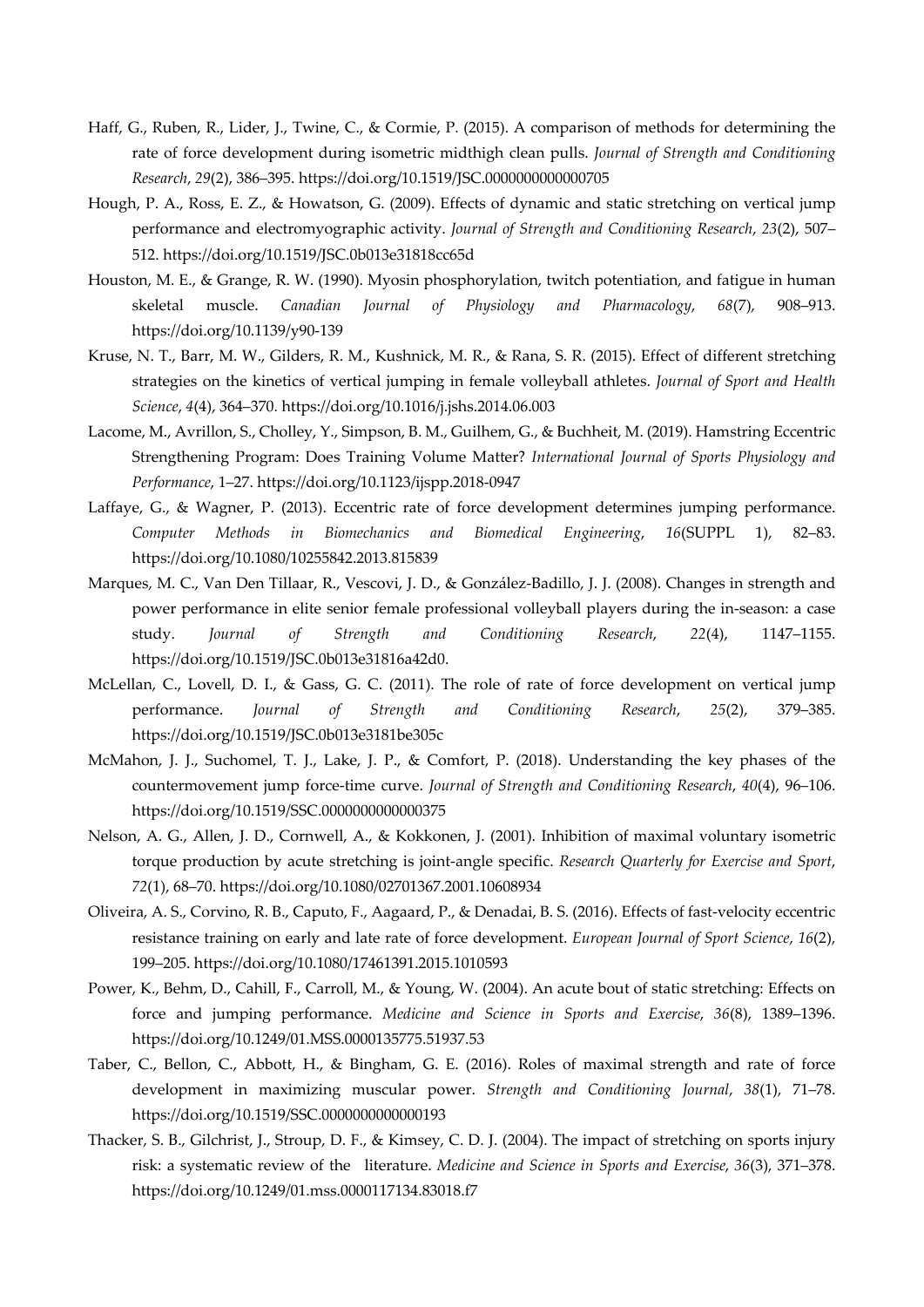Winchester, J. B., Nelson, A. G., Landin, D., Young, M. A., & Schexnayder, I. C. (2008). Static stretching impairs sprint performance in collegiate track and field athletes. *Journal of Strength and Conditioning Research*, *22*(1), 13–19. https://doi.org/doi: 10.1519/JSC.0b013e31815ef202.



**Figure 1**. Design and procedures. CMJ: countermovement jump; G: group; RFDi: interval rate of force development; RFDa: accumulated rate of force development.



**Figure 2**. A) Zone of analysis of the CMJ for the interval and the accumulated rate of force development in the eccentric braking phase. Sacral Velocity: discontinues line; Vertical Force: continuous line; Gray Zone: eccentric braking phase. B) Lower body modeling with Plug-in Gate and a sacral marker. SACR: Sacral marker.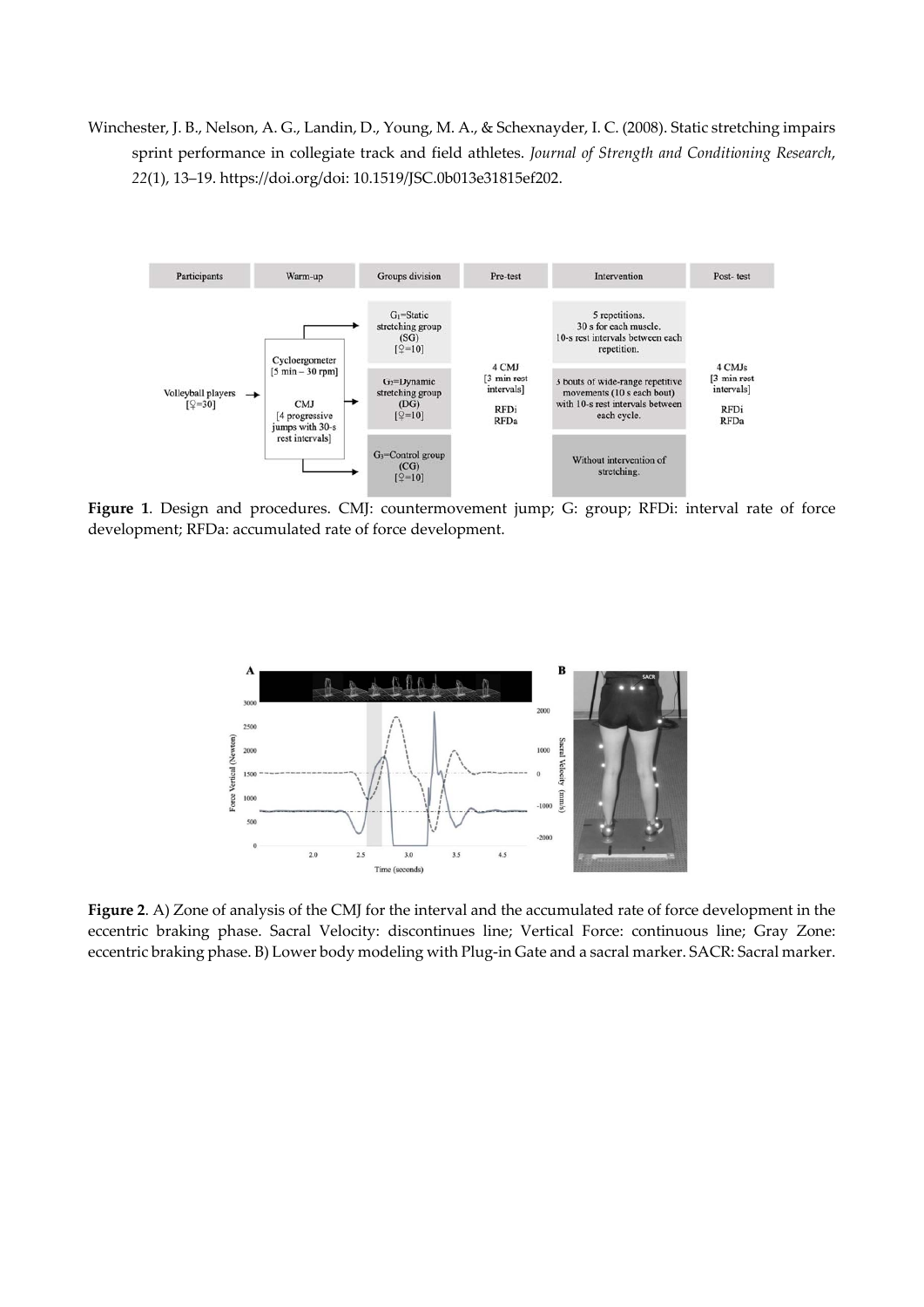

**Figure 3**. Differences on the A) accumulative analysis, B) interval analysis of the eccentric rate of force development, and C) jump height between the SG, DG, and CG before and after the flexibility intervention. RFD: rate of force development; RFDa: accumulated rate of force development; RFDi: interval rate of force development; CG: control group; SG: static stretching group; DG: dynamic stretching group.